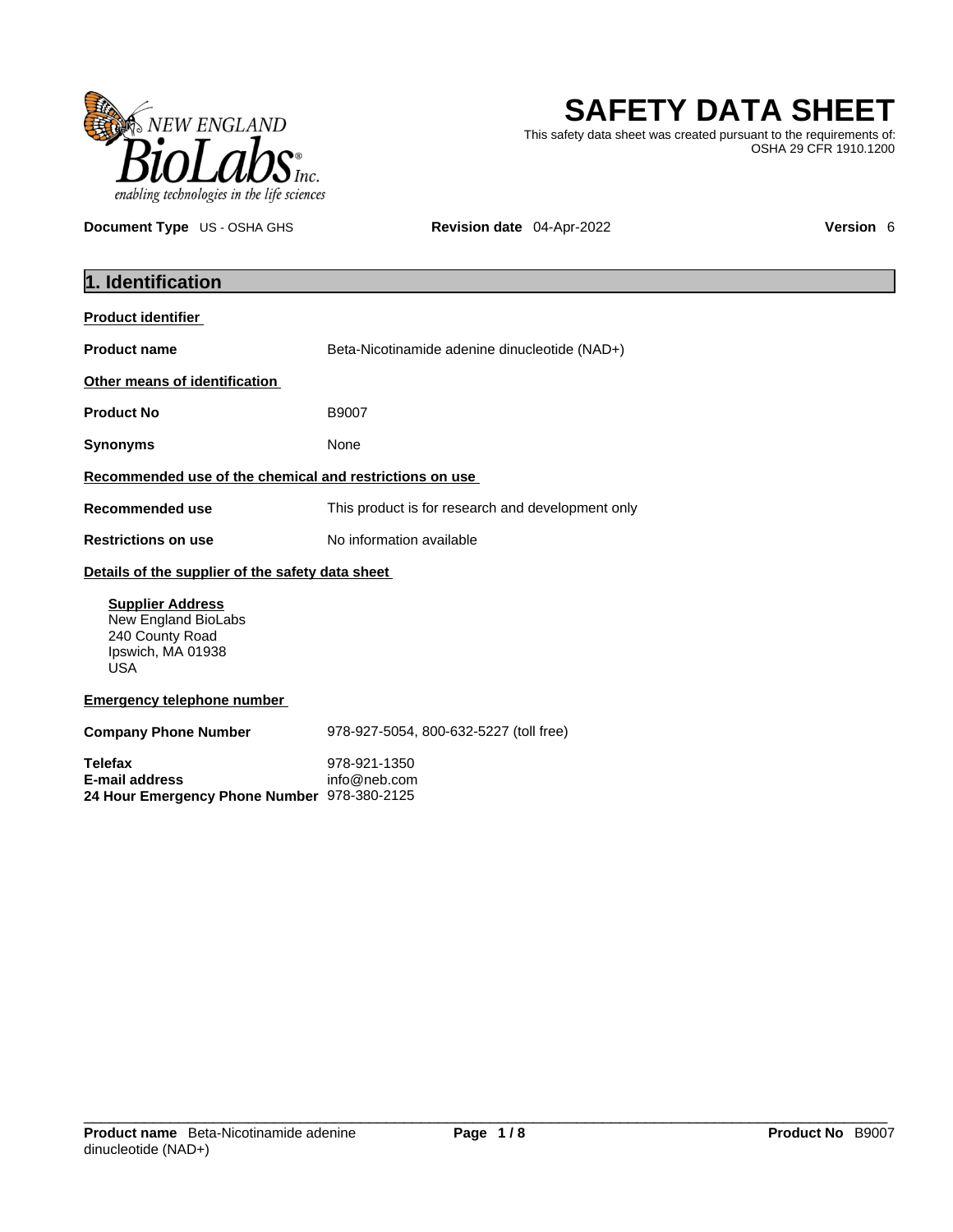# **2. Hazard(s) identification**

### **Classification**

This chemical is not considered hazardous by the 2012 OSHA Hazard Communication Standard (29 CFR 1910.1200)

#### **Hazards not otherwise classified (HNOC)**

Not applicable

### **Label elements**

## **Hazard statements**

This chemical is not considered hazardous by the 2012 OSHA Hazard Communication Standard (29 CFR 1910.1200)

The product contains no substances which at their given concentration, are considered to be hazardous to health.

| <b>Physical state</b><br><b>Appearance</b><br>Odo⊦<br>-iauic<br>Colorless | $\cdots$<br>Mild' |  |
|---------------------------------------------------------------------------|-------------------|--|
|---------------------------------------------------------------------------|-------------------|--|

## **Other information**

No information available.

## **3. Composition/information on ingredients**

### **Substance**

Not applicable.

### **Mixture**

The product contains no substances which at their given concentration, are considered to be hazardous to health

| 4. First-aid measures |  |  |
|-----------------------|--|--|
|                       |  |  |

### **Description of first aid measures**

| <b>Inhalation</b>                                           | Remove to fresh air.                                                                                                    |  |
|-------------------------------------------------------------|-------------------------------------------------------------------------------------------------------------------------|--|
| Eye contact                                                 | Rinse thoroughly with plenty of water for at least 15 minutes, lifting lower and upper eyelids.<br>Consult a physician. |  |
| <b>Skin contact</b>                                         | Wash skin with soap and water.                                                                                          |  |
| <b>Ingestion</b>                                            | Rinse mouth.                                                                                                            |  |
| Most important symptoms and effects, both acute and delayed |                                                                                                                         |  |

**Symptoms** No information available.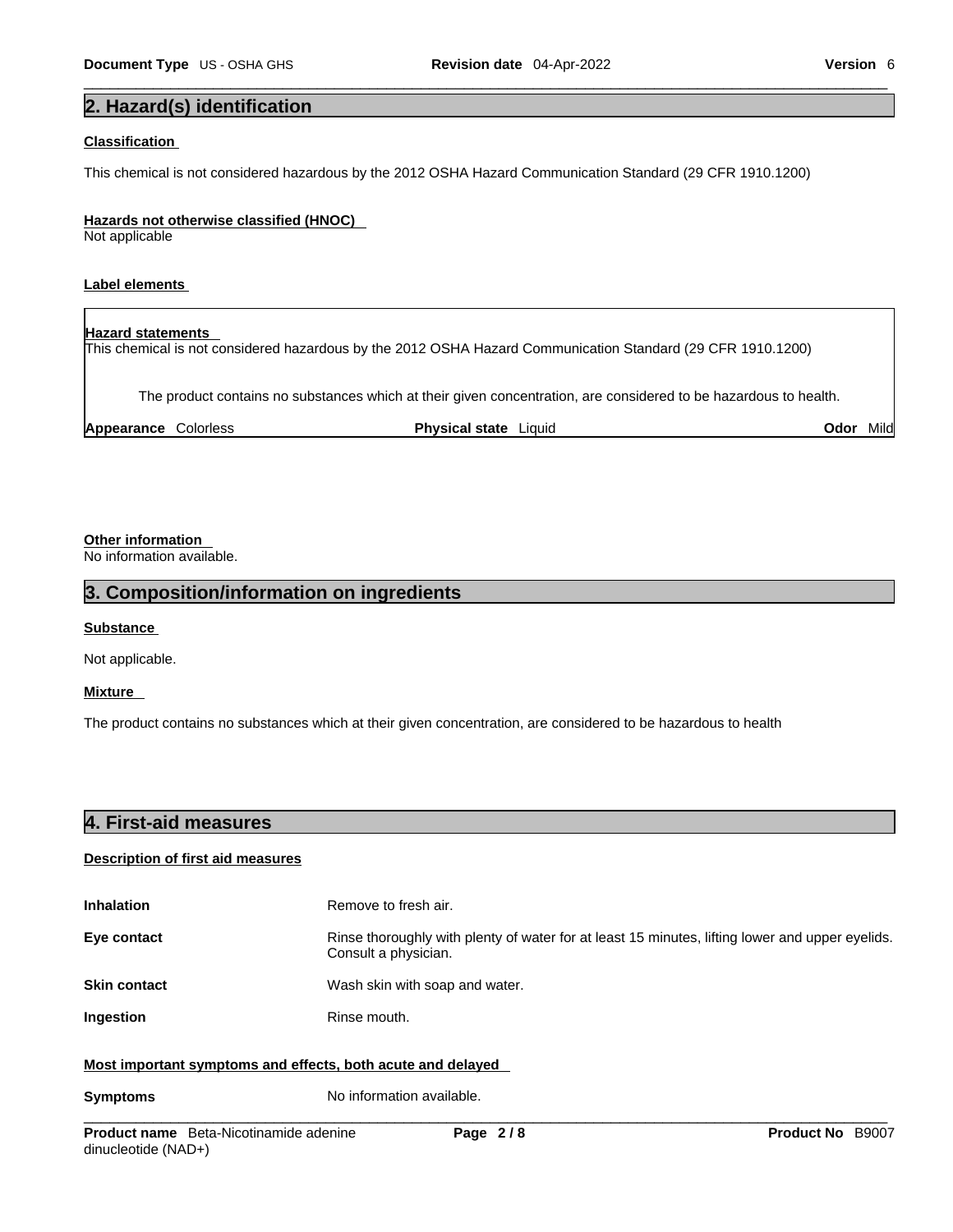#### **Indication of any immediate medical attention and special treatment needed**

**Note to physicians** Treat symptomatically.

# **5. Fire-fighting measures**

| <b>Suitable Extinguishing Media</b>                                    | Use extinguishing measures that are appropriate to local circumstances and the<br>surrounding environment.                            |  |
|------------------------------------------------------------------------|---------------------------------------------------------------------------------------------------------------------------------------|--|
| <b>Large Fire</b>                                                      | CAUTION: Use of water spray when fighting fire may be inefficient.                                                                    |  |
| Unsuitable extinguishing media                                         | Do not scatter spilled material with high pressure water streams.                                                                     |  |
| Specific hazards arising from the<br>chemical                          | No information available.                                                                                                             |  |
| <b>Explosion data</b><br><b>Sensitivity to mechanical impact None.</b> |                                                                                                                                       |  |
| Sensitivity to static discharge                                        | None.                                                                                                                                 |  |
| Special protective equipment and<br>precautions for fire-fighters      | Firefighters should wear self-contained breathing apparatus and full firefighting turnout<br>gear. Use personal protection equipment. |  |

### **6. Accidental release measures**

**Personal precautions, protective equipment and emergency procedures**

**Personal precautions** Ensure adequate ventilation.

### **Methods and material for containment and cleaning up**

**Methods for containment** Prevent further leakage or spillage if safe to do so. **Methods for cleaning up** Pick up and transfer to properly labeled containers.

## **7. Handling and storage**

# **Precautions for safe handling Advice on safe handling** Handle in accordance with good industrial hygiene and safety practice. **Conditions for safe storage, including any incompatibilities Storage Conditions** Keep container tightly closed in a dry and well-ventilated place.

# **8. Exposure controls/personal protection**

### **Control parameters**

**Exposure Limits** This product, as supplied, does not contain any hazardous materials with occupational exposure limits established by the region specific regulatory bodies.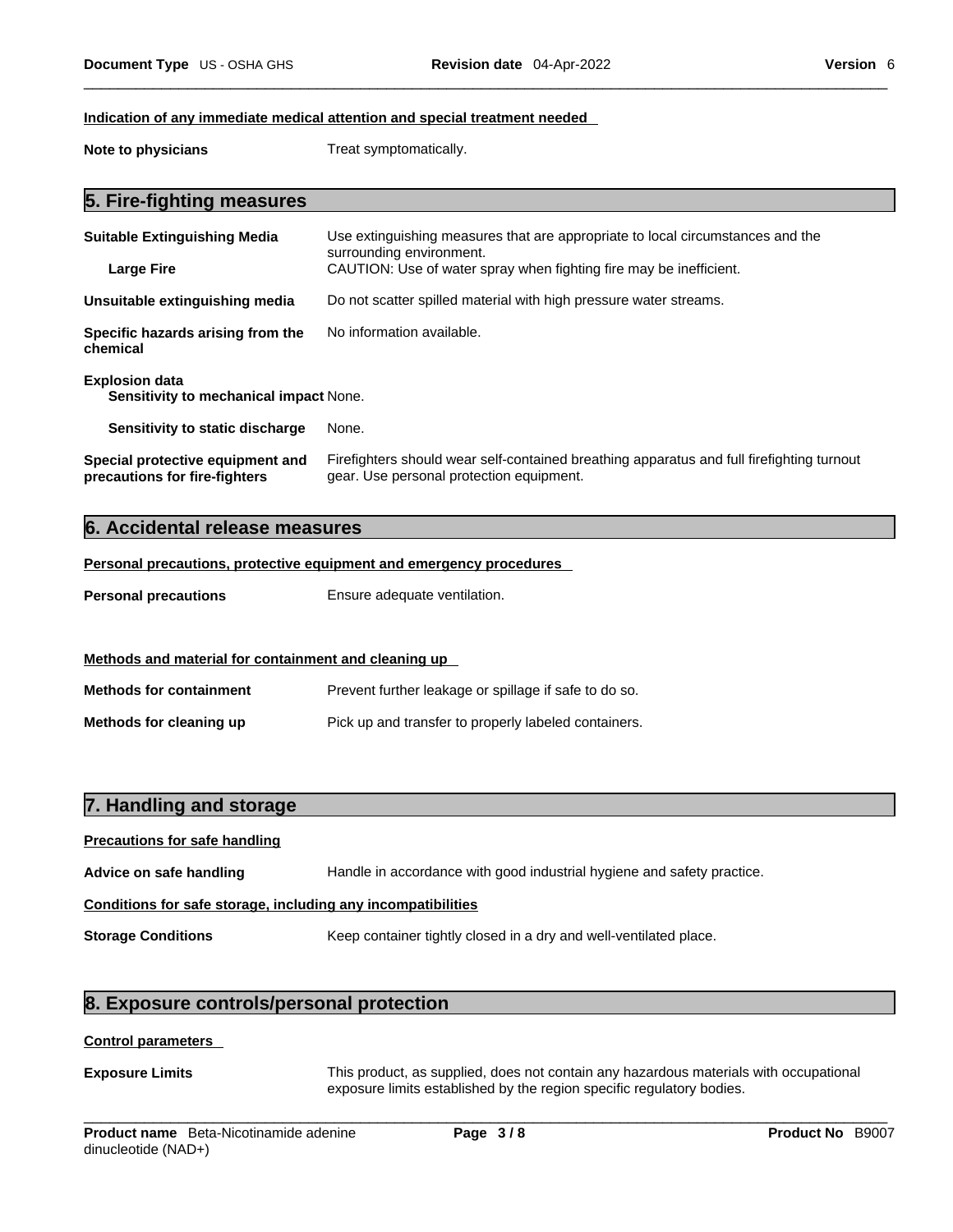## **Appropriate engineering controls**

| <b>Engineering controls</b>           | Showers<br>Eyewash stations<br>Ventilation systems.                                                                                                                         |
|---------------------------------------|-----------------------------------------------------------------------------------------------------------------------------------------------------------------------------|
|                                       | Individual protection measures, such as personal protective equipment                                                                                                       |
| <b>Eye/face protection</b>            | No special protective equipment required.                                                                                                                                   |
| Skin and body protection              | No special protective equipment required.                                                                                                                                   |
| <b>Respiratory protection</b>         | No protective equipment is needed under normal use conditions. If exposure limits are<br>exceeded or irritation is experienced, ventilation and evacuation may be required. |
| <b>General hygiene considerations</b> | Handle in accordance with good industrial hygiene and safety practice.                                                                                                      |

# **9. Physical and chemical properties**

### **Information on basic physical and chemical properties**

| <b>Physical state</b> | Liauid                   |
|-----------------------|--------------------------|
| Appearance            | Colorless                |
| Color                 | No information available |
| Odor                  | Mild                     |
| Odor threshold        | No information available |
|                       |                          |
|                       |                          |

| <b>Property</b>                   | Values                   | Remarks • Method |
|-----------------------------------|--------------------------|------------------|
| рH                                | No data available        | None known       |
| Melting point / freezing point    | No data available        | None known       |
| Initial boiling point and boiling | No data available        | None known       |
| range                             |                          |                  |
| <b>Flash point</b>                | No data available        | None known       |
| <b>Evaporation rate</b>           | No data available        | None known       |
| Flammability (solid, gas)         | No data available        | None known       |
| <b>Flammability Limit in Air</b>  |                          | None known       |
| Upper flammability or explosive   | No data available        |                  |
| limits                            |                          |                  |
| Lower flammability or explosive   | No data available        |                  |
| limits                            |                          |                  |
| Vapor pressure                    | No data available        | None known       |
| Vapor density                     | No data available        | None known       |
| <b>Relative density</b>           | No data available        | None known       |
| <b>Water solubility</b>           | No data available        | None known       |
| Solubility(ies)                   | No data available        | None known       |
| <b>Partition coefficient</b>      | No data available        | None known       |
| <b>Autoignition temperature</b>   | No data available        | None known       |
| <b>Decomposition temperature</b>  |                          | None known       |
| <b>Kinematic viscosity</b>        | No data available        | None known       |
| <b>Dynamic viscosity</b>          | No data available        | None known       |
| <b>Other information</b>          |                          |                  |
| <b>Explosive properties</b>       | No information available |                  |
| <b>Oxidizing properties</b>       | No information available |                  |
| <b>Softening point</b>            | No information available |                  |
| <b>Molecular weight</b>           | No information available |                  |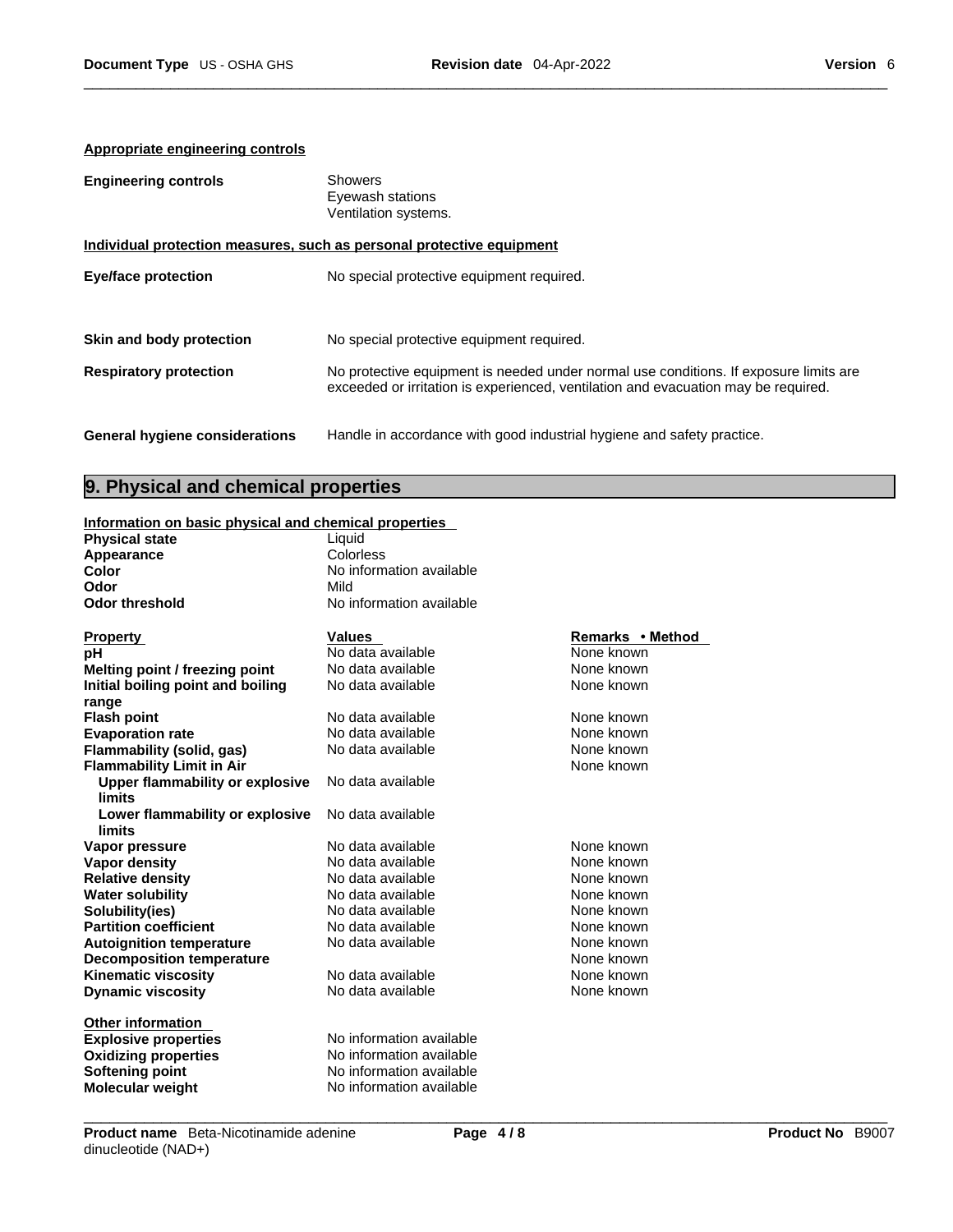# **VOC Content (%)**<br>
Liquid Density<br>
No information available<br>
No information available **Liquid Density Construction Available**<br> **Bulk density Discriming Construction and Available**<br>
No information available

# **10. Stability and reactivity**

| <b>Reactivity</b>                                                       | No information available.                 |
|-------------------------------------------------------------------------|-------------------------------------------|
| <b>Chemical stability</b>                                               | Stable under normal conditions.           |
| <b>Possibility of hazardous reactions</b> None under normal processing. |                                           |
| <b>Conditions to avoid</b>                                              | None known based on information supplied. |
| Incompatible materials                                                  | None known based on information supplied. |
|                                                                         |                                           |

**No information available** 

**Hazardous decomposition products** None known based on information supplied.

# **11. Toxicological information**

### **Information on likely routes of exposure**

| <b>Inhalation</b>                        | Specific test data for the substance or mixture is not available.                          |
|------------------------------------------|--------------------------------------------------------------------------------------------|
| Eye contact                              | Specific test data for the substance or mixture is not available.                          |
| <b>Skin contact</b>                      | Specific test data for the substance or mixture is not available.                          |
| Ingestion                                | Specific test data for the substance or mixture is not available.                          |
|                                          | Symptoms related to the physical, chemical and toxicological characteristics               |
| <b>Symptoms</b>                          | No information available.                                                                  |
| <b>Acute toxicity</b>                    |                                                                                            |
| <b>Numerical measures of toxicity</b>    |                                                                                            |
|                                          |                                                                                            |
|                                          | Delayed and immediate effects as well as chronic effects from short and long-term exposure |
| <b>Skin corrosion/irritation</b>         | No information available.                                                                  |
| Serious eye damage/eye irritation        | No information available.                                                                  |
| <b>Respiratory or skin sensitization</b> | No information available.                                                                  |
| Germ cell mutagenicity                   | No information available.                                                                  |
| Carcinogenicity                          | No information available.                                                                  |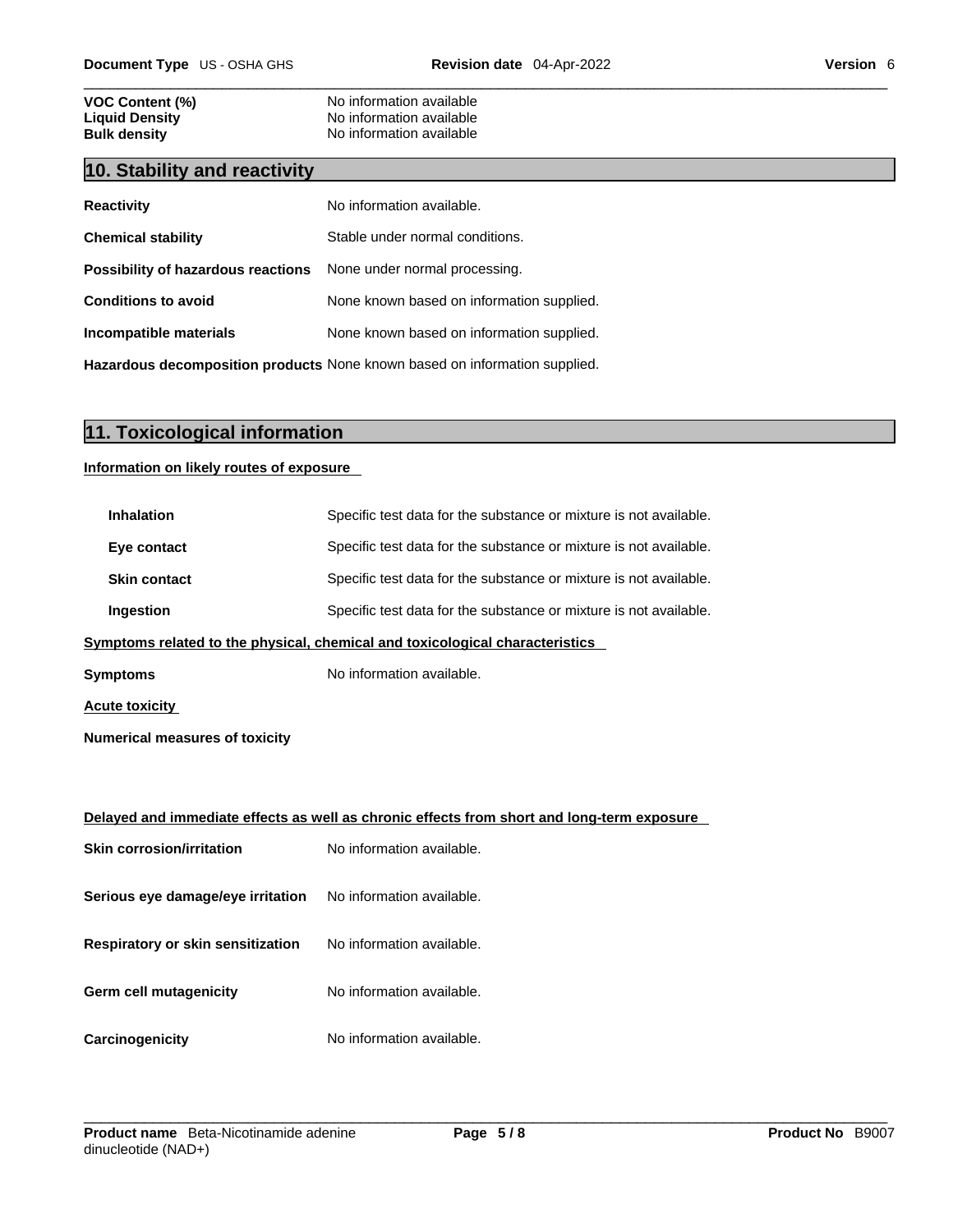| <b>Reproductive toxicity</b>    | No information available. |
|---------------------------------|---------------------------|
| <b>STOT - single exposure</b>   | No information available. |
| <b>STOT - repeated exposure</b> | No information available. |
| <b>Aspiration hazard</b>        | No information available. |
| Other adverse effects           | No information available. |
| Interactive effects             | No information available. |

# **12. Ecological information**

### **Ecotoxicity**

| Persistence and degradability | No information available.          |
|-------------------------------|------------------------------------|
| <b>Bioaccumulation</b>        | There is no data for this product. |
| Other adverse effects         | No information available.          |

| 13. Disposal considerations            |                                                                                                                    |
|----------------------------------------|--------------------------------------------------------------------------------------------------------------------|
| Waste treatment methods                |                                                                                                                    |
| Waste from residues/unused<br>products | Dispose of in accordance with local regulations. Dispose of waste in accordance with<br>environmental legislation. |

| <b>Contaminated packaging</b> | Do not reuse empty containers. |
|-------------------------------|--------------------------------|
|-------------------------------|--------------------------------|

# **14. Transport information**

| <b>DOT</b>  | Not regulated |
|-------------|---------------|
| <b>TDG</b>  | Not regulated |
| <b>MEX</b>  | Not regulated |
| ICAO (air)  | Not regulated |
| <b>IATA</b> | Not regulated |
| <b>IMDG</b> | Not regulated |
| RID         | Not regulated |
| <b>ADR</b>  | Not regulated |
|             |               |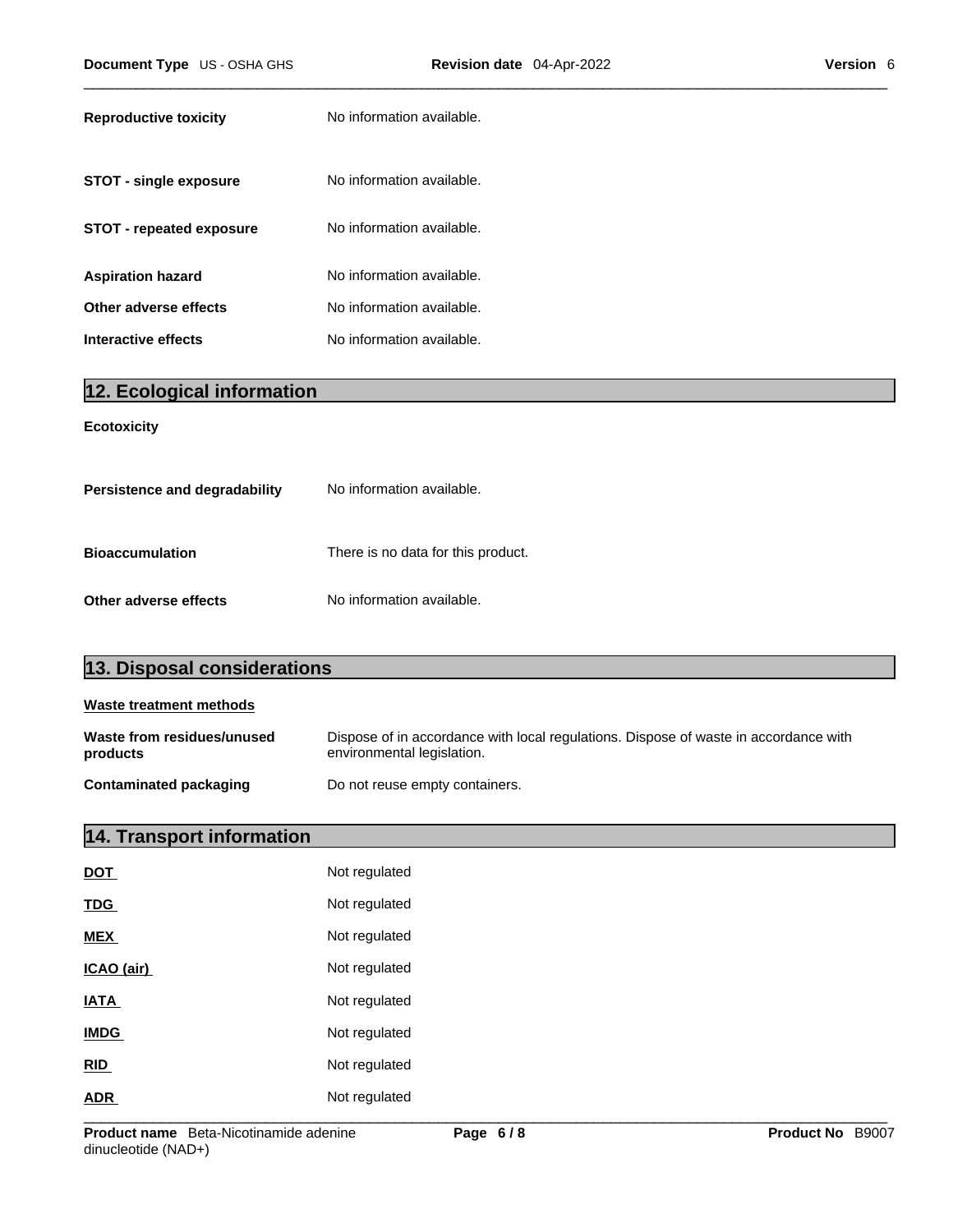**ADN** Not regulated

# **15. Regulatory information**

### **International Inventories**

| <b>TSCA</b>          | Contact supplier for inventory compliance status. |
|----------------------|---------------------------------------------------|
| <b>DSL/NDSL</b>      | Contact supplier for inventory compliance status. |
| <b>EINECS/ELINCS</b> | Contact supplier for inventory compliance status. |
| <b>ENCS</b>          | Contact supplier for inventory compliance status. |
| <b>IECSC</b>         | Contact supplier for inventory compliance status. |
| <b>KECL</b>          | Contact supplier for inventory compliance status. |
| <b>PICCS</b>         | Contact supplier for inventory compliance status. |
| <b>AIIC</b>          | Contact supplier for inventory compliance status. |
| <b>NZIoC</b>         | Contact supplier for inventory compliance status. |

 **Legend:** 

 **TSCA** - United States Toxic Substances Control Act Section 8(b) Inventory

 **DSL/NDSL** - Canadian Domestic Substances List/Non-Domestic Substances List

 **EINECS/ELINCS** - European Inventory of Existing Chemical Substances/European List of Notified Chemical Substances

 **ENCS** - Japan Existing and New Chemical Substances

 **IECSC** - China Inventory of Existing Chemical Substances

 **KECL** - Korean Existing and Evaluated Chemical Substances

 **PICCS** - Philippines Inventory of Chemicals and Chemical Substances

 **AICS** - Australian Inventory of Chemical Substances

 **NZIoC** - New Zealand Inventory of Chemicals

### **US Federal Regulations**

### **SARA 313**

Section 313 of Title III of the Superfund Amendments and Reauthorization Act of 1986 (SARA). This product does not contain any chemicals which are subject to the reporting requirements of the Act and Title 40 of the Code of Federal Regulations, Part 372.

### **SARA 311/312 Hazard Categories**

Should this product meet EPCRA 311/312 Tier reporting criteria at 40 CFR 370, refer to Section 2 of this SDS for appropriate classifications.

### **CWA (Clean WaterAct)**

This product does not contain any substances regulated as pollutants pursuant to the Clean Water Act (40 CFR 122.21 and 40 CFR 122.42).

### **CERCLA**

This material, as supplied, does not contain any substances regulated as hazardous substances under the Comprehensive Environmental Response Compensation and Liability Act (CERCLA) (40 CFR 302) or the Superfund Amendments and Reauthorization Act (SARA) (40 CFR 355). There may be specific reporting requirements at the local, regional, or state level pertaining to releases of this material.

### **US State Regulations**

### **California Proposition 65**

This product does not contain any Proposition 65 chemicals.

### **U.S. State Right-to-Know Regulations**

This product does not contain any substances regulated under applicable state right-to-know regulations